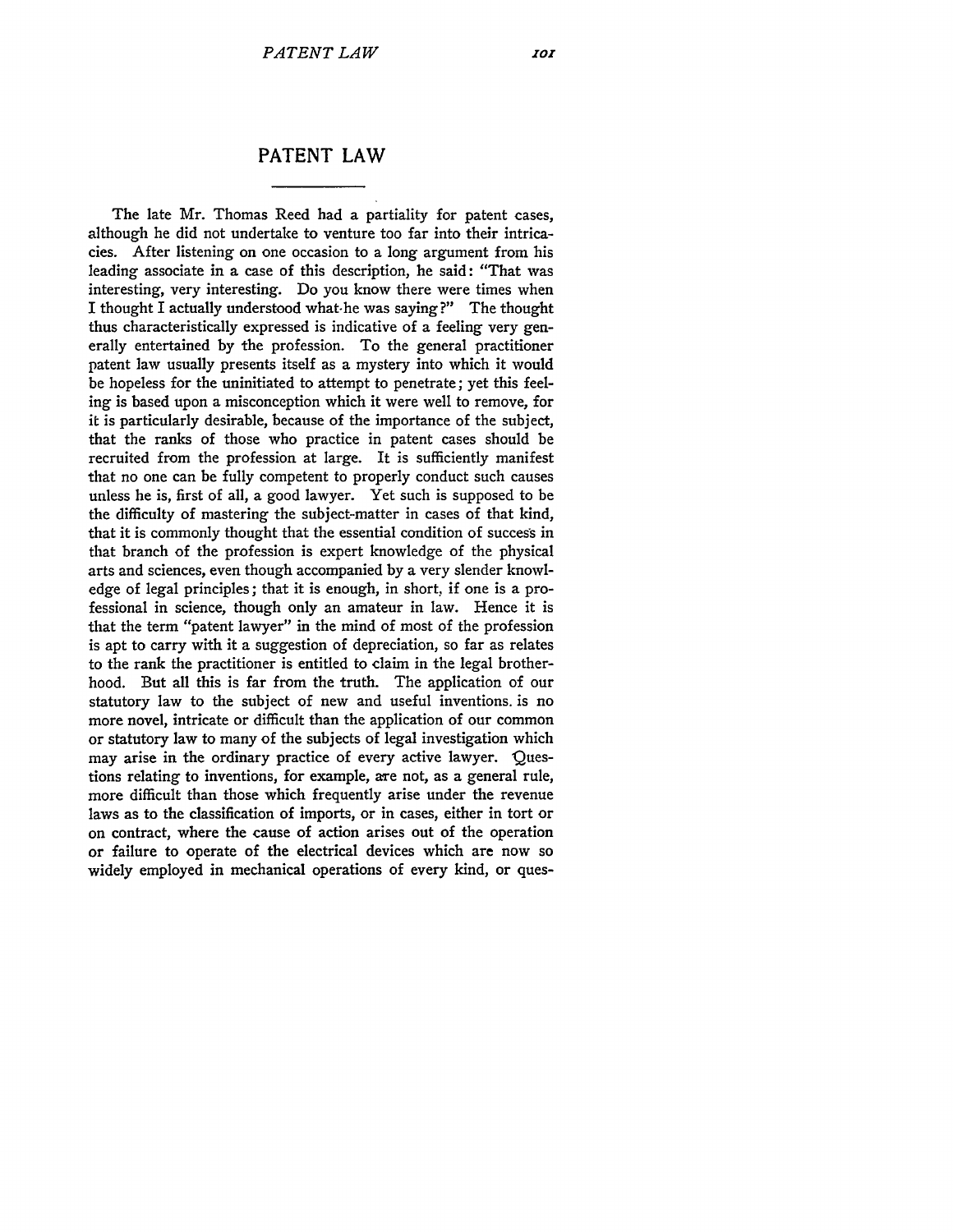tions which involve disputed facts in the broad field of chemistry. There is, therefore, no reason why the general practitioner should shrink from the branch of the law relating to patents, and those, as a rule, who have achieved marked success in that branch have not been mere specialists. The earlier series of our federal reports record among the counsel who argued the patent causes of those days the names of Daniel Webster, Rufus Choate, William H. Seward, Reverdy Johnson, James T. Brady, William Curtis Noves, Caleb Cushing, Benjamin R. Curtis, who continued to practice in such causes down to the end of his life, and others who were among the leaders of the American Bar. True, the tendency to specialization in many directions has greatly increased during the past fifty years in our own as in other professions-and that is, doubtless, a necessity. But it has its disadvantages as well as its advantages. There is danger that constant attention to one class of particulars may obstruct that comprehensive view of fundamental principles that should always be preserved in dealing with legal questions. In the field of patent law the tendency has been towards over-specialization, and this is to be avoided because, as already suggested, in view of the vast importance of questions relating to the ownership of inventions under modern conditions and controlled by enormous capital, questions which are arising with increasing frequency, it is of corresponding importance that to their solution should be brought broad knowledge and wide experience on the part of both Bench and Bar. This is particularly true for the reason that patent law is part of the law of monopolies, a subject that at the present time, is the field of such widely diverging views and violent discussion. And it is interesting to remember, in view of this fact, that our patent laws, based, as they are, upon the legal system we derived from England, had their origin in a revolt against monopolies. The power to grant exclusive privileges in trade and otherwise, as a prerogative of the Crown and exercised as a means of favoritism, gave rise, as is well known, to such abuses that the Parliament of James First, already feeling the first stirrings of the spirit that, twenty-five years later, flamed out into the great rebellion, swept that power away with the single exception of monopolies, granted for new and useful discoveries, and upon that exception expressed in the Act **21,** James **I,** is based the patent law, both of England and this country. It is significant to note that this excepion was made because, while monopolies which were merely for the private benefit of the grantees were held to be odious and were abolished, monopolies to inventors were preserved because, at that early day, it was perceived that the making of inventions was a thing to be fostered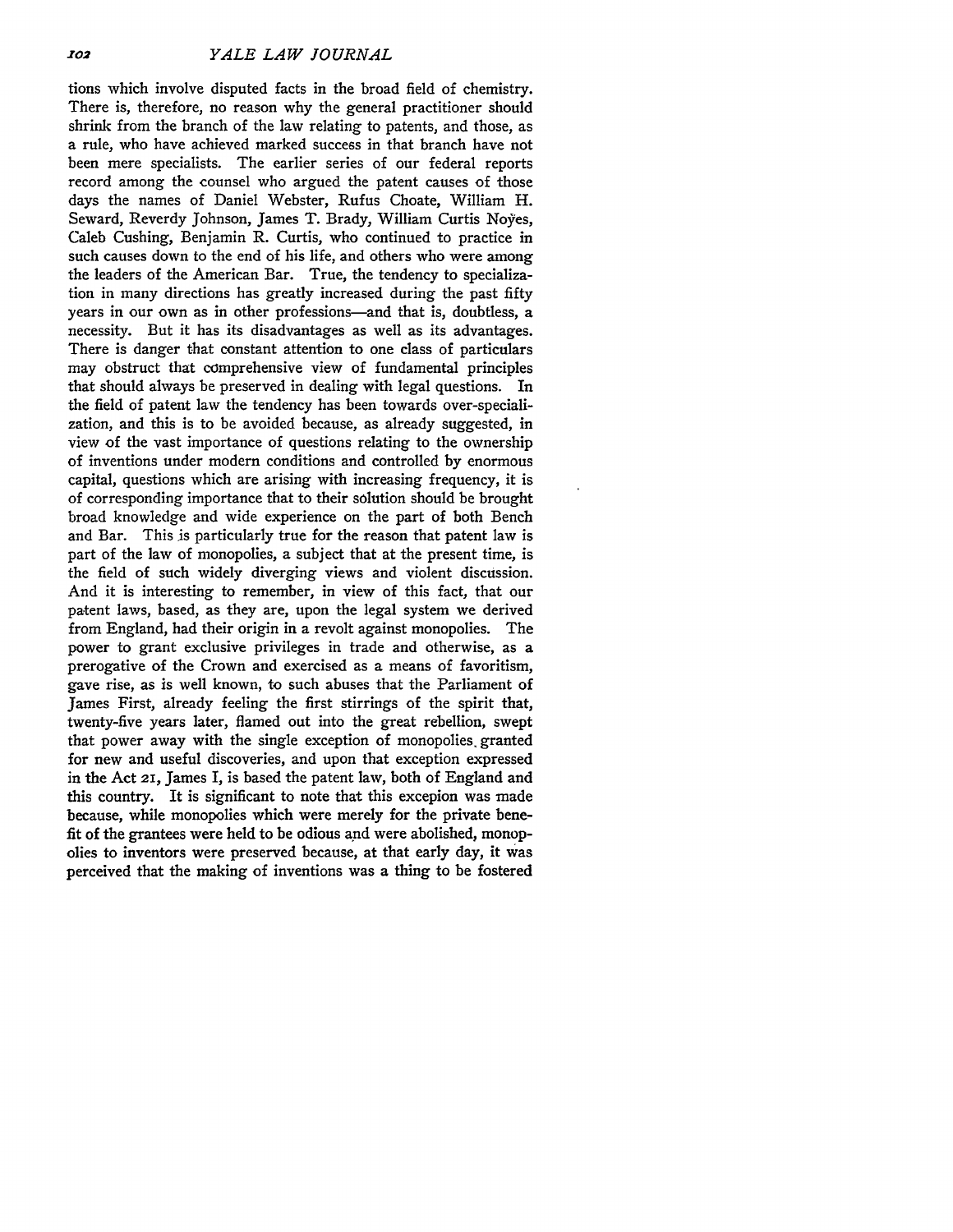and encouraged because it was of benefit to the public. And this idea is confirmed by the first reported patent case, *Edgeberry and Stephens,* in 2nd Salkeld's reports, which was heard before Justices Holt and Pollexfen, who held that under the proper construction of the act, a patent might be granted not only to the first inventor, but to the first introducer of an invention from abroad, which remains the law of England to the present day.<sup>1</sup> This is noticeable, because in the construction of our own statutes so far as their general policy is involved, it is sometimes not kept clearly in mind that their primary object is not to secure the private emolument of inventors, but to promote a public benefit. Inventors are incidentally public benefactors, but are not, as a class, philanthropists. They are generally very far from it. They labor, like the rest of their fellow citizens, for their own interest, and so far as that is concerned, there is no reason why they, more than others, should be rewarded for time spent or sacrifices made in aiming at a fortune. But, it being of the highest importance that the public should have the benefit of their inventions, in order to secure that benefit, the inventor, or in England, the mere introducer of a new and useful invention, is given an absolute monopoly for a limited time in its manufacture, use and sale, in order that it may be free to the public forever after. As the point is stated in a late decision of the Circuit Court of Appeals for the Seventh Circuit: "The public policy declared" **(by** our patent statutes) "is this: Inventive minds may fail to produce many useful things that they would produce if stimulated **by** the promise of a substantial reward; what is produced is the property of the inventor; he and his heirs and assigns may hold it as a secret till the end of time; the public would be largely benefited **by** obtaining conveyances of these new properties; so the people, through their representatives, say to the inventor: 'Deed us your property, possession to be yielded at the end of seventeen years, and in the meantime, we will protect you absolutely in the right to exclude every one from making, using or vending the thing patented, without your permission.'"<sup>2</sup>

**i.** "A grant of a monopoly may be to the first inventor **by** the **21** *Jac. x;* and if the invention be new in England, a patent may be granted, though the thing was practiced beyond sea before; for the statute speaks of new manufactures within this realm; so that if they be new here, it is within the statute; for the act intended to encourage new devices useful to the kingdom, and whether learned **by** travel or **by** study, it is the same thing." 2 Salk. 447.

**<sup>2.</sup>** *Rubber Tire Wheel Co. v. Milwaukee Rubber Works Co.,* **154** Fed. Rep. 358, 361.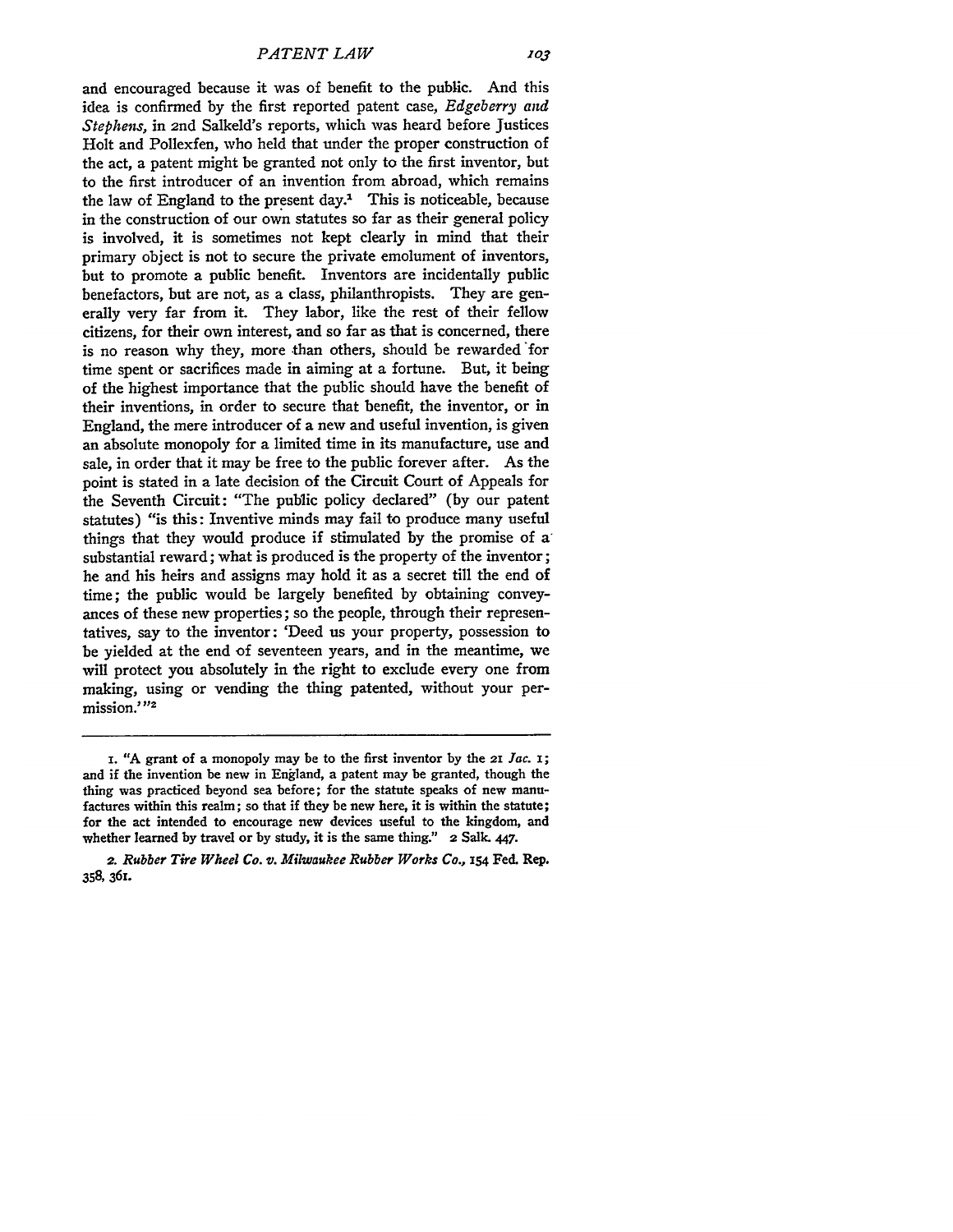It may be remarked as to this statement, that while the inventor has an undoubted right to keep his invention secret, and may protect himself against those who would wrongfully divulge it, his right of property in an invention which, from its nature, cannot be furnished to the public and kept secret at the same'time, such as most improvements in machinery, is one that the law, without the statute, is inadequate to protect. Inventions which can be kept secret belong almost exclusively to the class which depend upon secret processes of manufacture. The inventor who invents an improvement in looms, for example, consisting of some new combination in parts of its mechanism, which once seen can be repeated by any other loom manufacturer, would find it scarcely possible to keep it secret or to find any profit in doing so. Yet the invention might effect a valuable economy in weaving and be of public benefit and belongs to an immense class of inventions to which the protection of the patent laws extend. The broad ground of public policy in such cases justifies the granting of the patent monopoly in order to enable the inventor to make a profit out of that which would, if unprotected by the patent, yield him practically nothing; because, in that way, the public secures the benefit of inventions that, otherwise, in all probability, would not be made at all.

This power to grant monopolies for useful inventions was exercised by the colonial assemblies as a recognized principle of English law falling within the domain of the home rule which they claimed and exercised before their separation from the mother country. Massachusetts and Connecticut, for example, granted patents prior to 1775, and New York, in 1787, granted to John Fitch a patent for his steamboat. But our present patent system, under the power given by the Constitution to Congress to grant to inventors for a limited time the exclusive right to their discoveries, was first embodied in the general Act of 1836, prescribing the conditions, proceedings and terms upon which patents for inventions may be granted, which, though revised, amended and altered in certain particulars, remains essentially the same to the present time and may be justly regarded as one of the chief causes of our growth in wealth and power. Indeed, it has been quoted as the remark of some distinguished statesman, that, in view of all its consequences, the passage of the Patent Act of 1836 was the most important event in the history of our country between the adoption of the Constitution and the Civil War. This legislation, it will be observed, was merely the adaptation to the peculiar circumstances and genius of our own people of a principle familiar for centuries to the law of the Englishspeaking people. It has been construed by our Federal Courts in a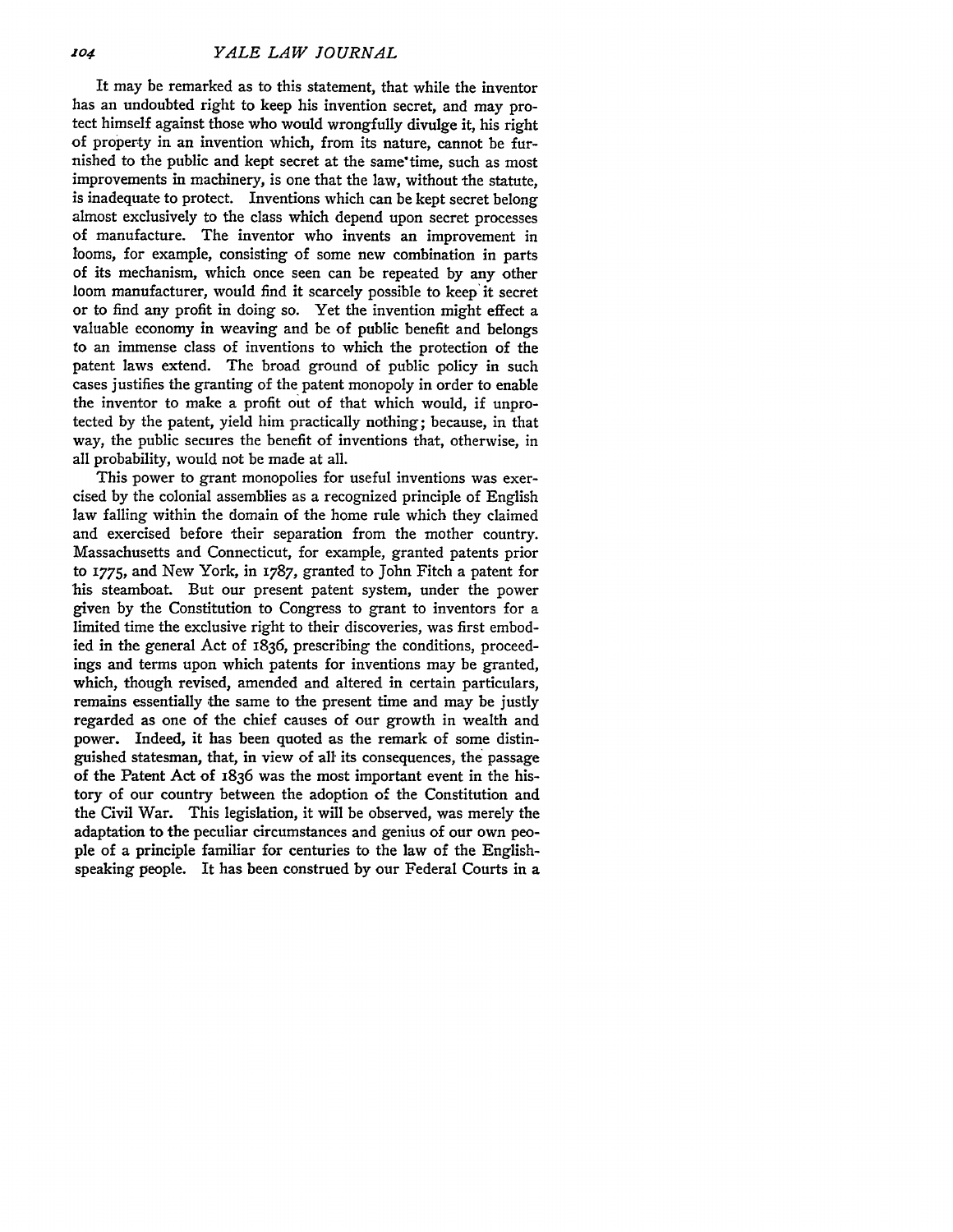series of decisions, forming a body of law, little known to the profession at large, but which, in their reasoning, their even-banded justice between the rights of the inventor upon one hand and that of the public upon the other, and their lucid discussion of principles, form a contribution to our jurisprudence that has done not less than the laws themselves to promote the public welfare and advance the material progress of the nation.

But while this **highly** desirable result has been attained, the practice and procedure in patent causes are probably more costly and dilatory than in any other branch of the law, and there seems to be no adequate remedy, except through an increase of the Federal judiciary. The retention in the Federal Courts of so many features of the old Chancery practice bears heavily upon infringement suits. Under the equity rules the evidence in such cases is almost invariably taken orally before an examiner who has no power to rule upon objections and whose functions are little more than those of a mere scribe. Indeed, his presence is usually dispensed with except when called upon to administer the oath to witnesses or decide upon the length of adjournments. Not infrequently the expert witness is left for days **by** himself to dictate his direct examination to the typewriter. In addition to this, a practice has grown up which seems to be peculiar to this class of equity causes. The equity rules also prescribe that-the examiner "may, upon all examinations, state any special matters to the Court as he shall think *fit,"* which has, as a matter of practice in patent cases, been interpreted to mean that he shall take down any statement which the counsel shall think fit, with the result that whole pages of the record are constantly taken up by the controversies of counsel, each calling the attention of the Court to the delinquencies of his adversary, all of which is both unnecessary and futile. Objections to evidence are theoretically reserved to the hearing, but the attempt to separate that which is immaterial or incompetent in a long-printed record and motions to strike out are usually not worth making. The consequence of all this is that the time consumed in taking testimony in patent causes and the expense of doing so, have become crying evils. Months and even years are occupied in this way. In a memorial to the Supreme Court presented on behalf of the New York Bar Association with a view of obtaining some modification of the present method of taking testimony in equity cases in the Federal Courts, it appeared that the cost of the record in nine such cases in the Second Circuit alone, **all** of which, with a single exception, were infringement suits, ran from **\$2,9oo** to \$28,9oo, and the records contained from **1,449** to 14478 pages, the average cost being \$9,Ioo per case and the average **num-**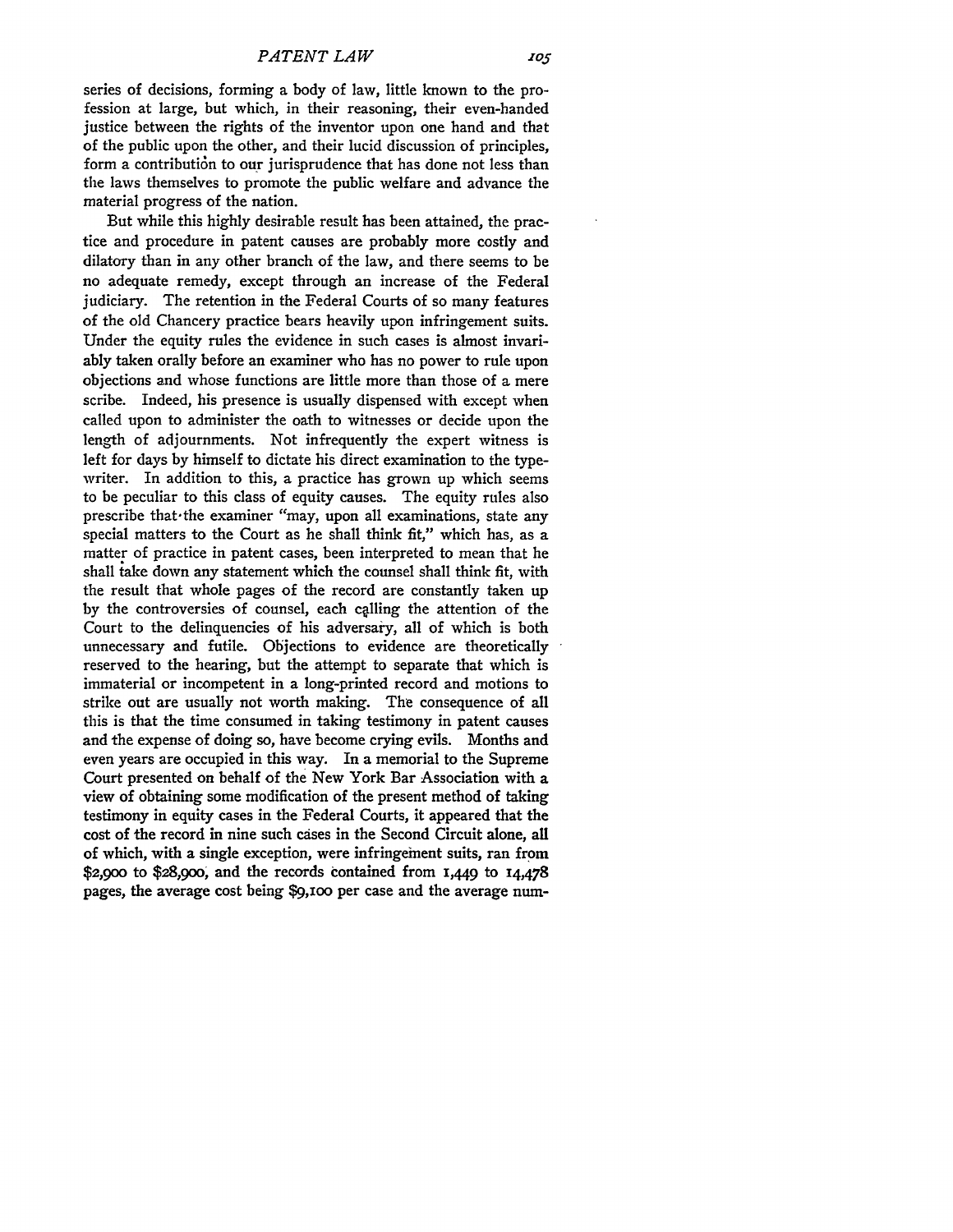ber of pages, 4,553. It will be seen from this that the average cost of taking the evidence is about \$2.oo a page. This includes examiner's fees, extra copies and printing, excluding expert and counsel fees. The examples cited contained long records, but records of over a thousand pages are common and few fall below, at least, several hundred. The result is that either to bring or to defend an infringement suit involves an expense that is often prohibitory and the cause of a failure of justice. The owner of a patent has to see his invention become public property, because he cannot afford to prosecute infringers and a manufacturer advised that he has a good defense to a charge of infringement has to submit to an unfounded demand- because he cannot afford to contest it.

The most efficient remedy for this evil would be the adoption of the State Court practice of taking the evidence in equity cases in open Court, in the same manner as in actions on the law side of the Court, or, at all events, in the adoption of this practice in patent suits in equity. But this remedy is impracticable with the present number of federal judges. If all patent causes were tried in open Court there would be few others heard at the Equity Terms in the Circuits where any considerable number of those suits are brought. For even if all immaterial and incompetent evidence were ruled out, the issues in patent causes are such that their hearing must, as a general thing, necessarily consume a long time. It is only, however, by the establishment of a division of the Court for the hearing of patent cases only, where witnesses can be examined in the presence of the judge, that it seems possible to obtain adequate relief and open the doors of justice in controversies over inventions to those of moderate means as well as to the wealthy. But to do this requires an increase in the judicial force, and many causes make it most difficult to secure such an increase from Congress. It can only be hoped that its necessity will finally be sufficiently widely appreciated to bring it about.

There is, however, a still greater necessity for supplying a most serious defect in our present system for determining patent causes. This defect arises from the absence in that system of a single court of final appeal. Prior to the creation of our Circuit Courts of Appeals, an appeal lay as matter of right in all patent causes to the Supreme Court of the United States. The result was that a degree of uniformity was attained in the construction and application of our patent laws that has not since been possible. The rules of decision established by the court of final resort were binding upon the Federal Courts throughout the Union; but now there is no such regulating power. Our Circuit Courts of Appeals in their decisions are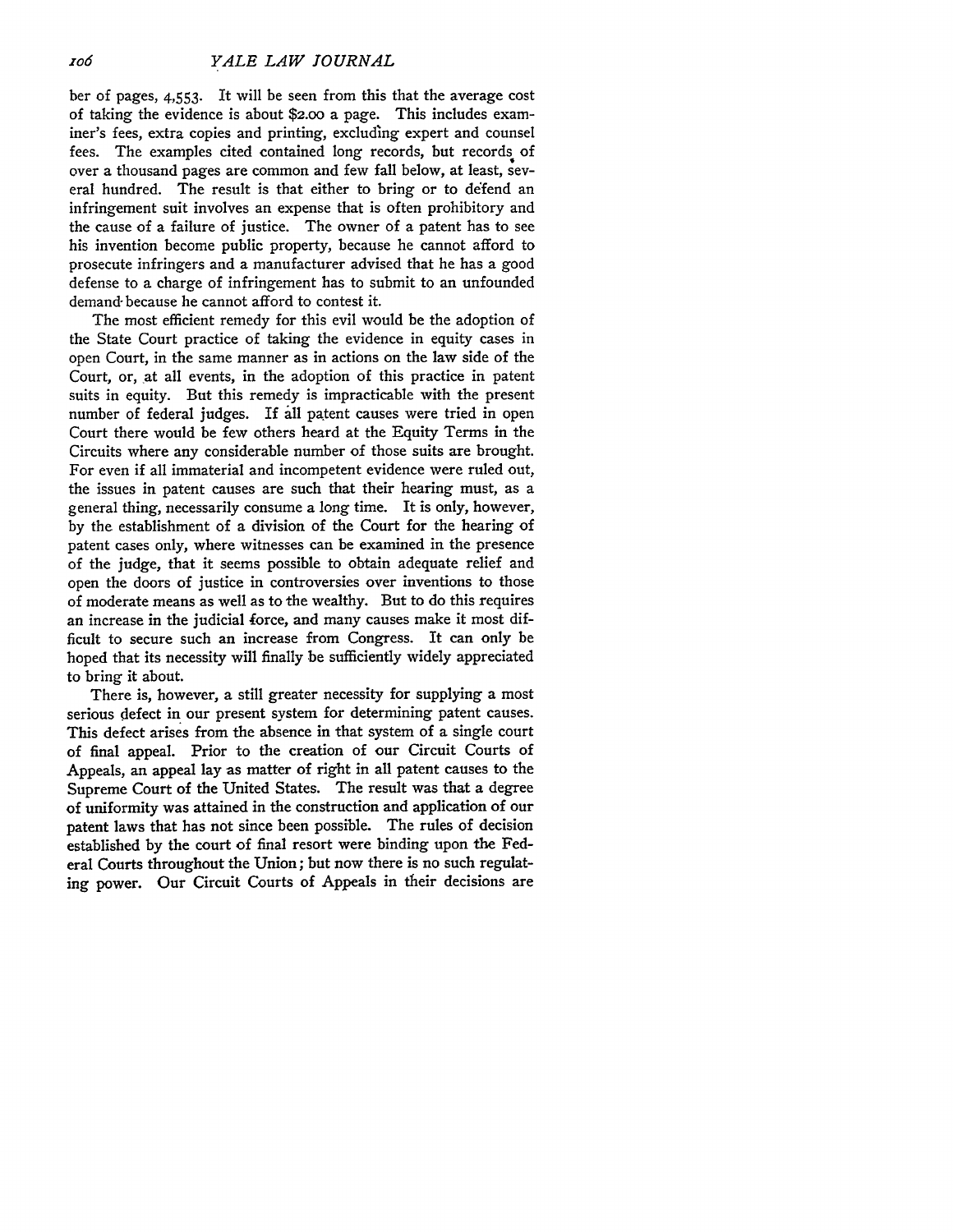bound together by comity only, not by authority, and this is not only the occasion of direct conflicts of decision between them, but, even where a direct conflict does not appear, the rules of construction relating to patents are applied in a sensibly different manner in different localities. The Circuit Courts of Appeals in that as in other matters and as is inevitable in all Courts, respond in a measure to the prevailing tone of public opinion in the community over which their jurisdiction extends. Patents are liable to be more strictly construed in some parts of our country than in others. The claims of the owner of the patent, therefore, may be, and doubtless often are, rejected in one Court, where, upon the same record, they would have been allowed in another. Where there is a direct conflict of decision a petition to bring the case before the Supreme Court by *certiorari* is generally allowed, but, as such cases have no preference upon the calendar of that Court, the confusion caused by contrary decisions must necessarily last for the considerable period which must elapse before there can be a final determination of the controversy. The inconveniences of such a system are manifest. The complainant having a patent to enforce naturally seeks a jurisdiction where the Courts are most experienced in such cases and where he thinks the conditions are most favorable for his success. As the statute, however, provides that no patent suit can be brought except in the district where the defendant resides or has a regular and established place of business, resort is constantly had to the plan of suing a customer of the real party in interest, which forces the latter to assume the defence of a suit out of his home district and under all the disadvantages which the statute was intended to relieve. The results of a direct conflict of decision are still more serious where the same invention is held to be within the monopoly of the patent in one circuit and free to the public in another. This may be illustrated by a single example.

In a suit brought for the infringement of the Grant patent for a rubber-tired wheel, a decision was rendered by the United States Circuit Court for the Eastern District of New York in December, 1898, sustaining the patent.3 This decision was followed by other courts, among others by the United States Circuit Court for the Northern District of Ohio in the case of the *Rubber Tire Wheel Co. v. Goodyear Tire & Rubber Co.,* which decision on appeal, after elaborate argument and consideration, was reversed by the United States Circuit of Appeals for the Sixth Circuit and the patent held

**<sup>3.</sup>** 91 Fed. **978.**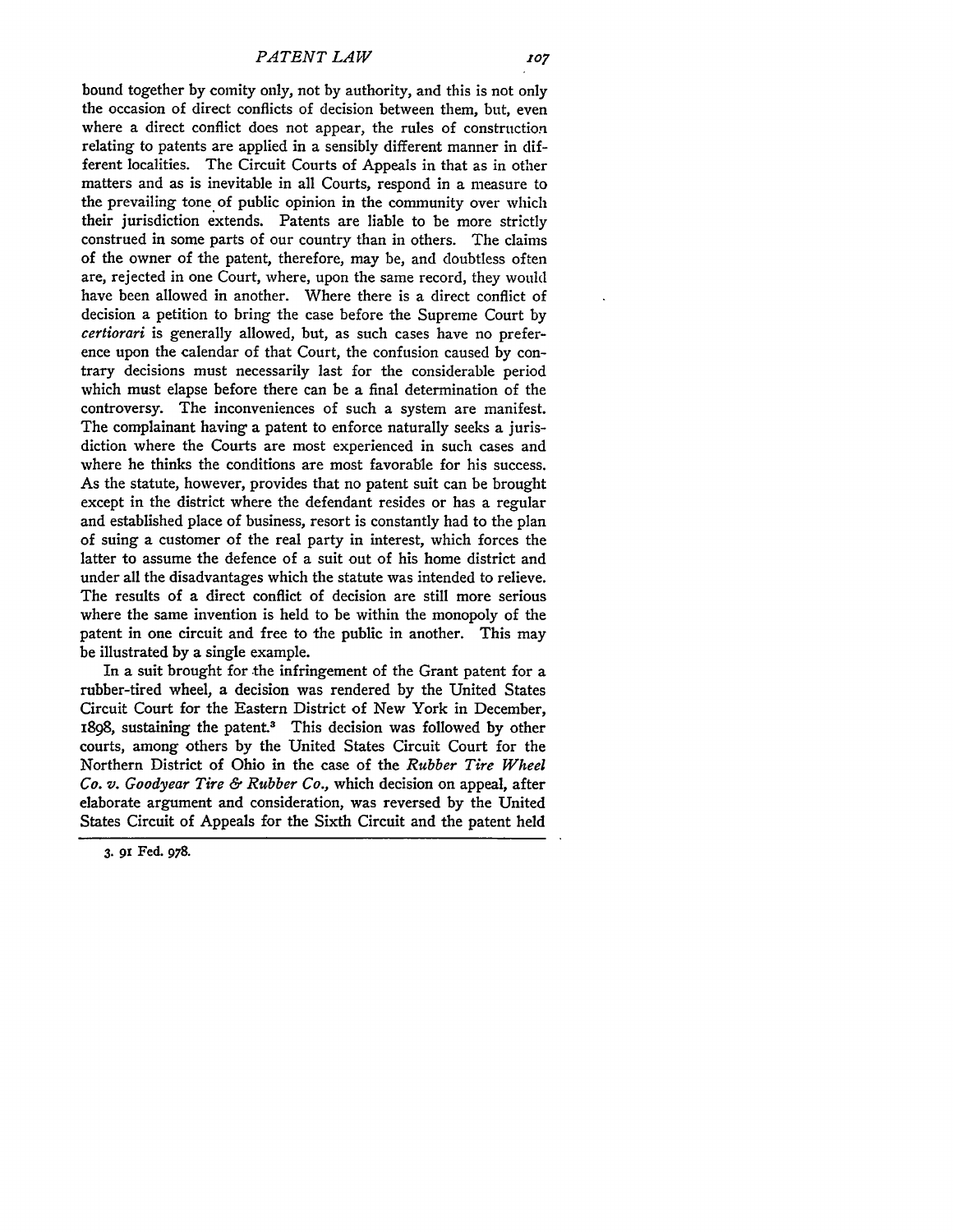invalid,4 and a petition to the Supreme Court for *certiorari* was denied.5 This was in 19o2. In a subsequent suit the Circuit Court of Appeals for the Second Circuit in January, 19o7, have held the patent valid.<sup>6</sup>

The consequence, therefore, is that the Goodyear Tire & Rubber Co., the defendant in the Ohio case and an Ohio manufacturing corporation, is free to make and sell the tires throughout the United States, and, under the doctrine of the late case of *Kessler v. Eldred,7* its goods are also free in its customer's hands, so that the anomaly is presented at a patent that is good in one part of the country and invalid in another, which must go far toward rendering it worthless, and that after a litigation of fully ten years.

The remedy for this state of things and one that has been sought for many years, is the establishment of a National Court of Patent Appeals having the jurisdiction in such cases which was formerly exercised by the Supreme Court before the act constituting the present Courts of Appeals went into effect. The growth of the business of our highest Court has made it impossible for it to exercise that jurisdiction, as it formerly did, in all cases, but the necessity for the exercise of such a jurisdiction in all cases still exists. The monopoly of a patent extends throughout the whole country. It is defined by the federal statutes and regulated by the Federal Courts. The rights and privileges that belong to it affect alike the citizens of every State, and the appropriate tribunal to act as the final arbiter of all controversies to which it gives rise, and the only tribunal adequate for that duty, is a single national court. In no other way than by the establishment of such a court can counsel who are called upon to give opinions as to the validity and scope of patents which are intended to be made the basis for the investment of capital, have the benefit of a series of uniform and authoritative decisions to guide them, or the manufacturer or dealer, who seeks advice as to a charge of infringement, feels that if he consults competent counsel, he can rely upon the advice received, with reasonable certainty. A plan for such a Court, to hold its sittings in Washington, has been formulated and for a long time advocated before Congress by the American Bar Association, to which a direct appeal shall lie, as a matter of right, from the decisions of the Circuit Courts, while its

<sup>4. 116</sup> Fed. 363.

<sup>5.</sup> **123** Fed. **85.**

<sup>6.</sup> **151 Fed. 237.** 

*<sup>7.</sup> Sup. Ct. Adv. Sheets,* **No. 14,** June, 19o7, **p.** 61r.